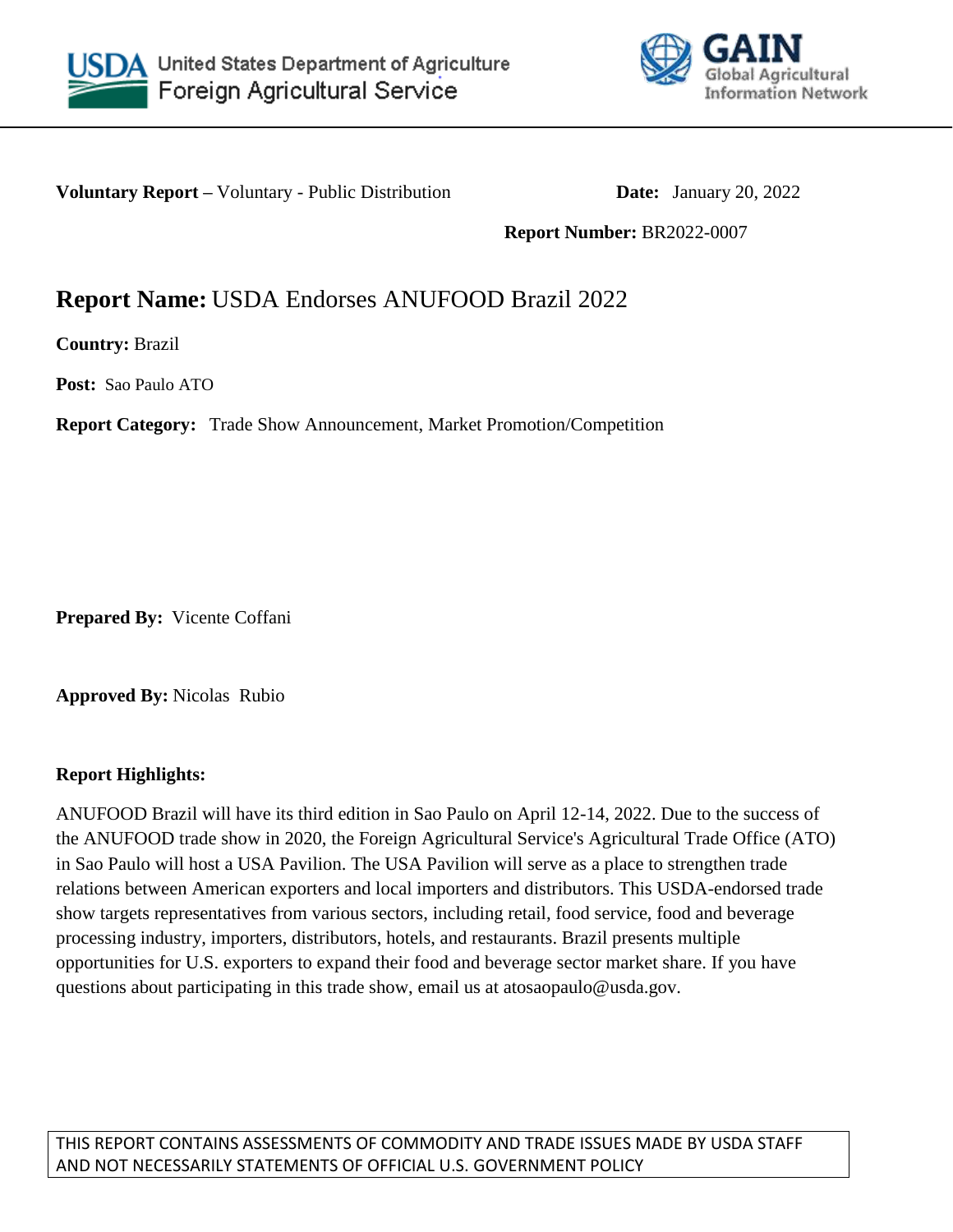## **The ANUFOOD Trade Show is Back!**

The third edition of the [ANUFOOD Trade Show](https://www.anufoodbrazil.com.br/en/) will take place in Sao Paulo on April 12-14, 2022 at Sao Paulo Expo. The fair's primary target audiences are retail, food service, food and beverage processing industry, importers and distributors, and hotels and restaurants. The event's last edition took place in 2020 and was attended by over 400 national and international brands, 24 exhibiting countries, 9,000 qualified visitors, and buyers from 43 countries.

For the 2022 event, the organizers estimate the participation of over 600 exhibiting brands, 15,000 visitors spread over an area of 20,000m² of exhibitions. The fair will be divided into ten sectors: Agrifoods (fresh products and raw materials), Fine Foods (gourmet and delicatessen), Chilled & Fresh Foods (fresh products for convenience), Meat, Dairy, Bread & Bakery, Drinks, Foodservice, and Organics. In addition, the event will feature high-level conferences with industry and government authorities, where market trends for food and beverage will be discussed. Surveys conducted by the event's organizers showed that 81 percent of retailers surveyed are looking to update and renew their product range in line with consumer trends.

### **USDA Endorses ANUFOOD**

Due to the success of the 2020 ANUFOOD trade show, the Foreign Agricultural Service' Agricultural Trade Office (ATO) in Sao Paulo will host a USA Pavilion, where it will be possible to accommodate 12 American companies interested in participating. The 2022 ANUFOOD edition is endorsed by USDA and the USA Pavilion will serve as a place to strengthen trade relations between American exporters and local importers and distributors. Please contact the FAS office in Sao Paulo for further information at [ATOSaoPaulo@usda.gov.](mailto:ATOSaoPaulo@usda.gov)

#### **Opportunities for U.S. Products in Brazil**

Approximately seven percent of the Brazilian population can be considered high-end consumers; therefore, about 14 million people are constantly looking for imported and differentiated products. The United States and the European Union (EU) compete in this market segment and have similar challenges such as geographic distance, import taxes, and strong currencies. However, the EU has historically had a market share in the Brazilian consumer-oriented products market five times greater than the United States.

The data below reveals the opportunities for market expansion for U.S. food and beverage products in Brazil. The ATO has developed several activities and provides market information to support American products in the Brazilian market. To learn more about the ATO's work in Brazil, we invite everyone to access [USDA Brazil.](https://usdabrazil.org.br/en/)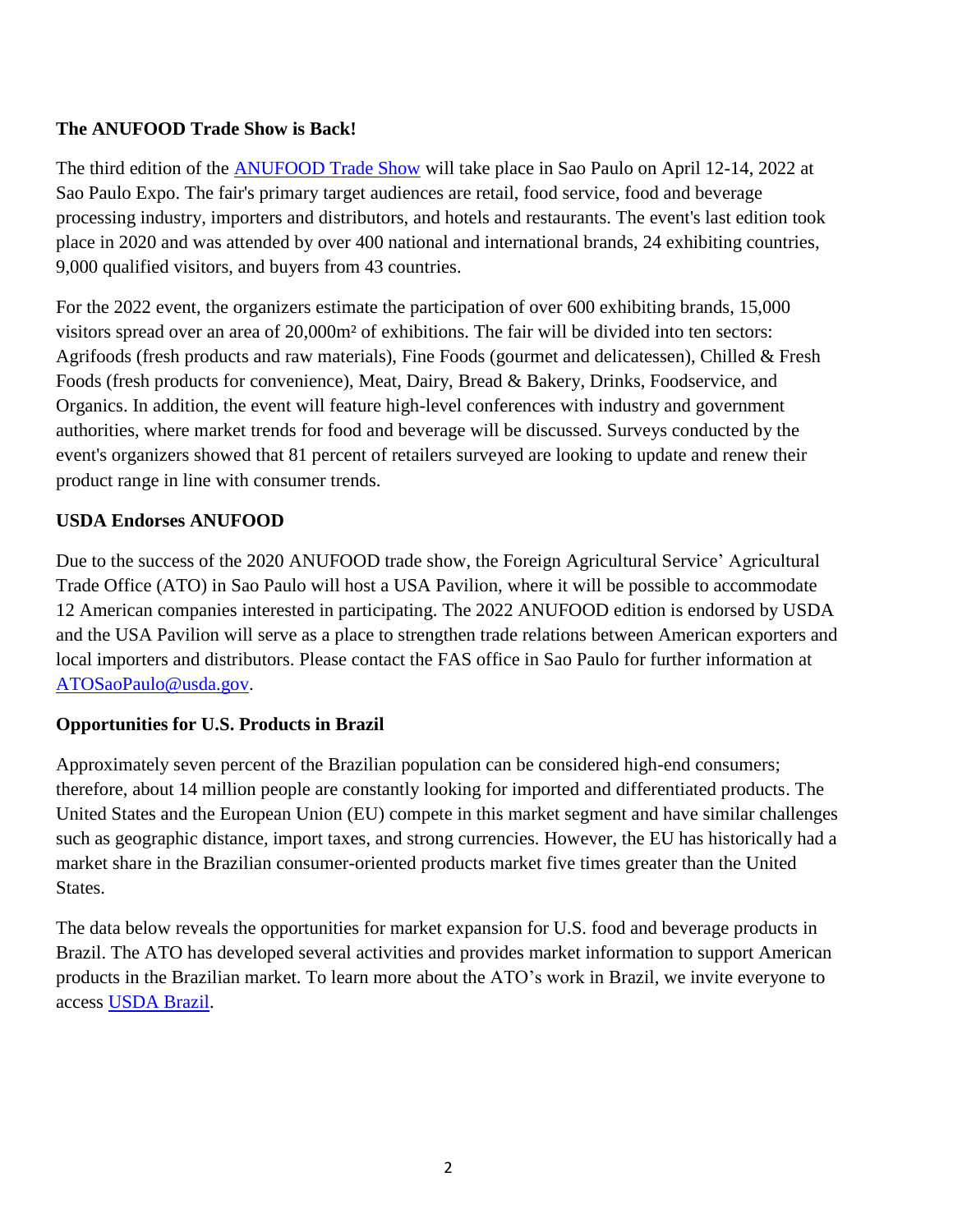

Source: Trade Data Monitor

#### **Brazil Economic Overview**

Brazil is an upper middle-income country of continental dimension. In 2021, Brazil's Gross Domestic Product (GDP) closed with an accumulated growth rate of 4.65 percent, reaching US\$1.65 trillion, positioning the country as the largest economy in Latin America, and the 12nd economy in the world. Although in 2020 the country was severely affected by the COVID-19 pandemic, Brazil continues to present opportunities for U.S. exports of food and beverages products.

## **ANUFOOD Brazil 2020 Pictures**